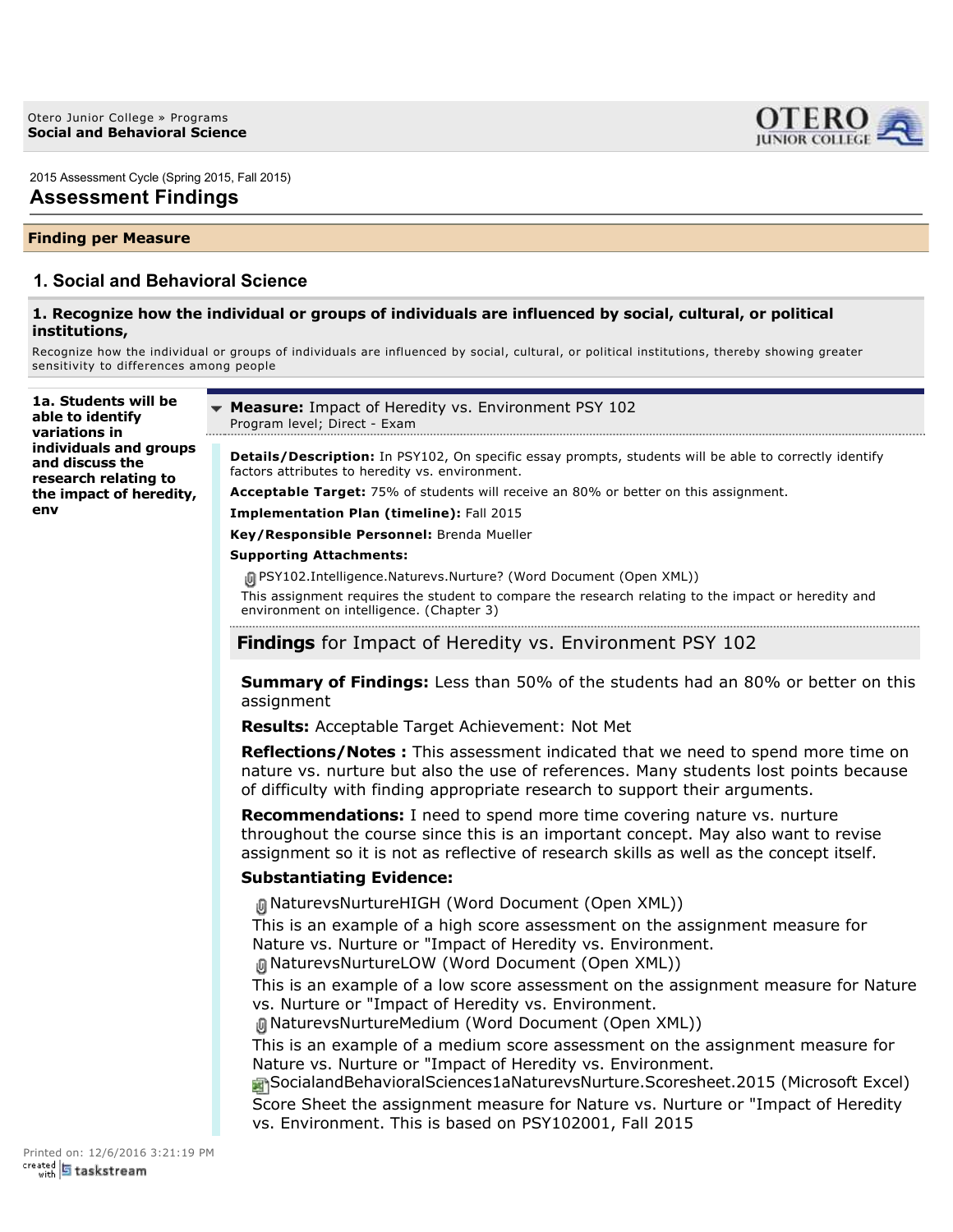**1b. Students will demonstrate increased sensitivity to culture by identifying cultural variations in beliefs or practices and identify the**

#### **Measure:** Sensitivity to Culture PSY 102 Program level; Direct - Student Artifact

**Details/Description:** In PSY102, Students will be able to identify two or more cultural factors in an essay format and compare and contrast these differences.

**Acceptable Target:** 75% of students will receive at least 80% on related assignment

**Implementation Plan (timeline):** Fall 2015

**Key/Responsible Personnel:** Brenda Mueller

### **Supporting Attachments:**

**间PSY102.GenerationalPerspectivesandCulture (Word Document (Open XML))** 

This assignment asks students to interview a person from a different generation than themselves, and compare cultural norms and values. This assignment relates to Chapter 4.

# **Findings** for Sensitivity to Culture PSY 102

**Summary of Findings:** Although 80% of the students taking this assignment were 80% or better, about 50% of students did not complete.

**Results:** Acceptable Target Achievement: Met

**Reflections/Notes :** I need to increase my assignment completion rates.

**Recommendations:** I gave extra credit points for completing this assignment in hopes that it would increase student particpation. However, this did not seem to be very effective. Need to explore other ways to measure this and increase student participation.

## **Substantiating Evidence:**

Sensitivity to Culture HIGH EXAMPLE 2015 (Word Document (Open XML)) Sensitivity to Culture HIGH EXAMPLE 2015 Sensitivity to Culture LOW EXAMPLE 2015 (Word Document (Open XML)) Sensitivity to Culture MEDIUM EXAMPLE 2015 Sensitivity to Culture MEDIUM EXAMPLE 2015 (Word Document (Open XML)) Sensitivity to Culture MEDIUM EXAMPLE 2015 Sensitivity to Culture Score Sheet (Microsoft Excel) Sensitivity to Culture Score Sheet

**1c. Students will Measure:** Adaptation and Differences PSY 235 **demonstrate increased** Program level; Direct - Student Artifact **sensitivity to individuals or groups Details/Description:** In PSY235, Students will discuss similarities and differences between individuals **by being able to** and/groups and be able to identify the adaptive or survival value of these behaviors. **discuss similarities and differences and expl Acceptable Target:** On an essay rubric, 75% of class will score a 80% or better. **Implementation Plan (timeline):** Spring 2015 **Key/Responsible Personnel:** Brenda Mueller **Supporting Attachments: 间PSY235.AdolescentConflictsAcrossCulures (Word Document (Open XML))** This assignment asks the student to explore cross-cultural similarities and differences in parent-adolescent conflicts. This assignment relates to Chapter 12. **Findings** for Adaptation and Differences PSY 235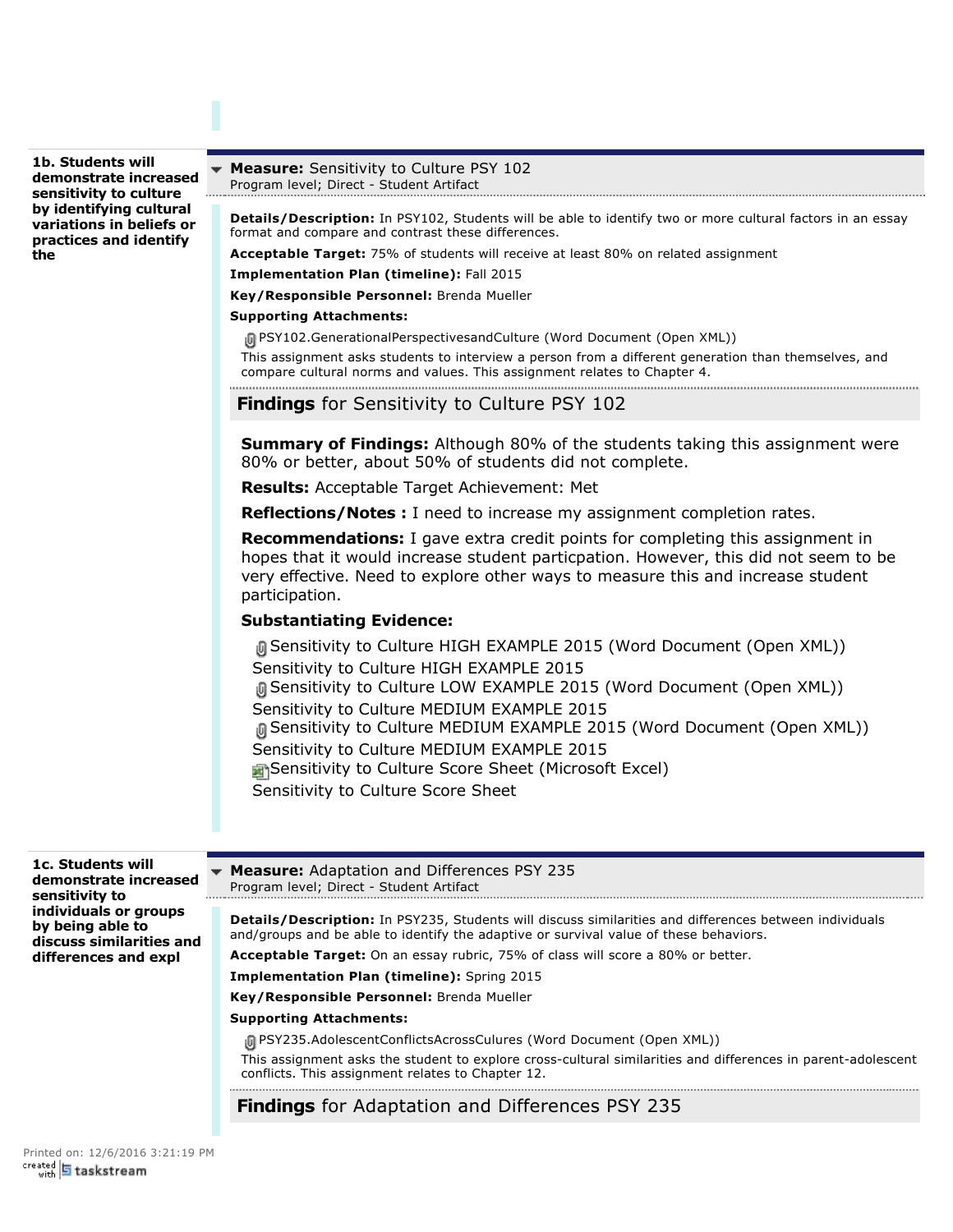**Summary of Findings:** 12 out of 22 students scored an 80% or better on this measure. However, 6 out of 22 students had a zero because of lack of completion. Of the students completing the assignment, the majority were proficient.

**Results:** Acceptable Target Achievement: Not Met

**Reflections/Notes :** The students had some difficulty identifying the cultural differences from a video clip. Consider more activities such as on Discussion Board to explore more about cultural differences prior to the assignment.

**Recommendations:** Add more activities on discussion board related to cultural differences. Also consider making this assignment worth more

# **Substantiating Evidence:**

Chapter12.Assignment.HIGH (Word Document (Open XML)) Example of a high level assignment. Chapter12.Assignment.MID (Word Document (Open XML)) Example of a medium level assessment Chapter12Assignment,LOW (Word Document (Open XML)) Example of a low level assignment. PSY 235 Final.xlsx (Excel Workbook (Open XML)) **PSY235.Adaptations and Differences (Microsoft Excel)** Score sheet for PSY235 class completion of Chapter 12 Assignment: Adolescent Conflicts with Parents Across Cultures

# **2. Trace the interdependent nature of individuals and societies and describe how interdependency shapes human thought, value, and behavior**

**2a. Given a cultural or Measure:** Interdependence on Cultural and Social Phenomenon PSY 102 **social phenomenon,** Program level; Direct - Student Artifact<br>Program level; Direct - Student Artifact **students will be able to identify the factors Details/Description:** In PSY102, Students will be able to correctly explain and support reasons related to **associated with the** the impact of interdependence on a cultural or social phenomenon. **situation and describe Acceptable Target:** 75% of students will score 80% on related essay **how eac Implementation Plan (timeline):** Spring 2015 **Key/Responsible Personnel:** Brenda Mueller **Supporting Attachments:** PSY102.The Lunch Date and Fundamental Attribution Error (Word Document (Open XML)) This assignment asks students to relate the Fundamental Attribution Error in our perceptions and reactions to people of different races and cultures. This assignment relates to Chapter 13: Social Psychology **Findings** for Interdependence on Cultural and Social Phenomenon PSY 102 **Summary of Findings:** Of the students completing the assignment, the majority demonstrated proficiency. However, there were 5 students who did not complete the assignment which negatively scewed the data. Out of 30 students, 20 scored at 80% or above. If we remove the 5 student scores who did not complete the assignment, the goal was met. **Results:** Acceptable Target Achievement: Met **Reflections/Notes :** This assessment helped me understand that student were able to identify the fundamental attribution error in real life situations. **Recommendations:** Change some of the questions on this assignment to have them look at one character in more depth (rather than several) and explain the fundamental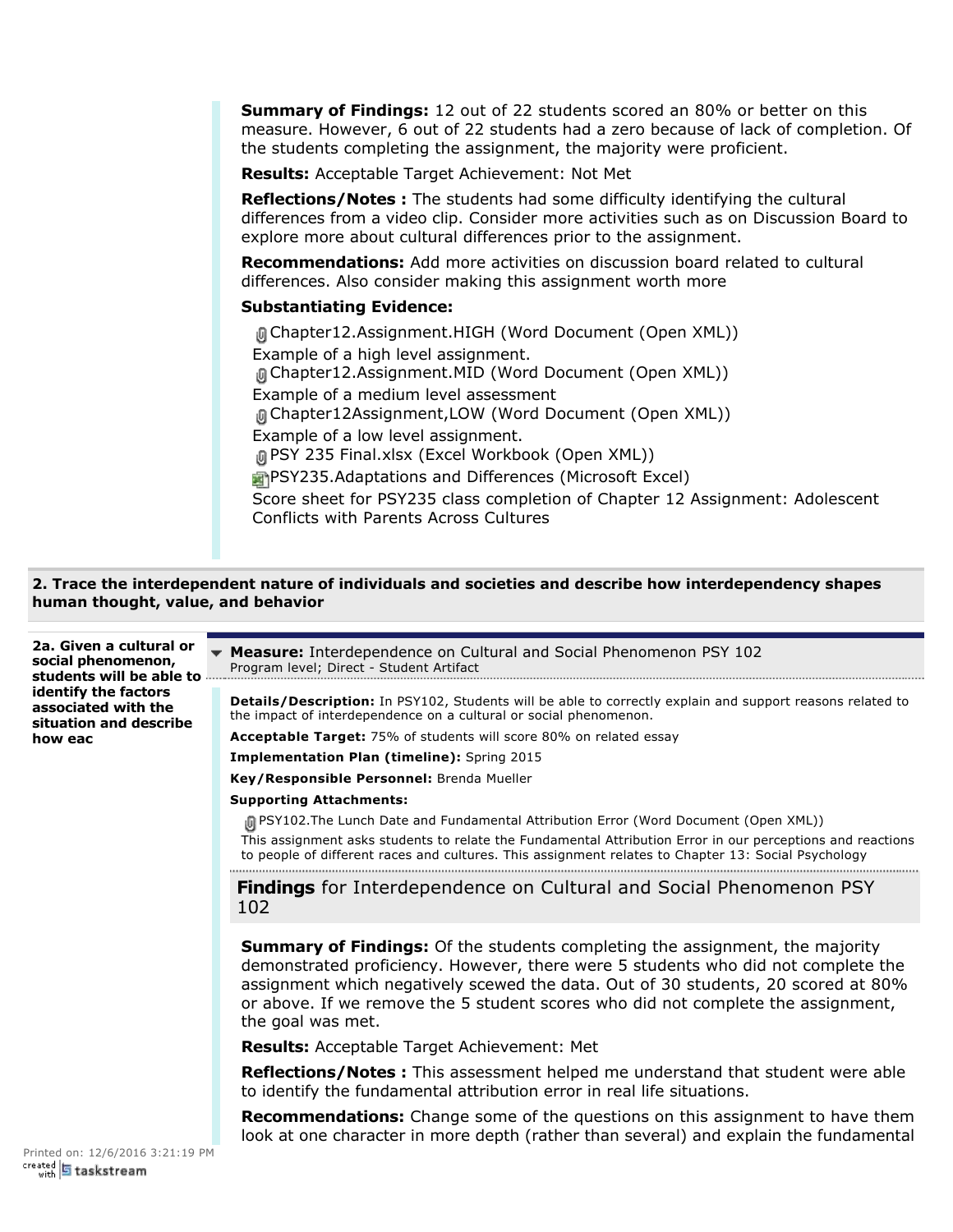|                    | <b>M</b> LunchDate.High (Microsoft Word)                                                                                                                                                                                                                                                                                                                                                             |
|--------------------|------------------------------------------------------------------------------------------------------------------------------------------------------------------------------------------------------------------------------------------------------------------------------------------------------------------------------------------------------------------------------------------------------|
|                    | Example of high level assignment                                                                                                                                                                                                                                                                                                                                                                     |
|                    | 间 LunchDate.Low (Word Document (Open XML))                                                                                                                                                                                                                                                                                                                                                           |
|                    | Example of a low level assignment.                                                                                                                                                                                                                                                                                                                                                                   |
|                    | 间 LunchDate.Mid (Word Document (Open XML))                                                                                                                                                                                                                                                                                                                                                           |
|                    | Example of a medium level assignment.                                                                                                                                                                                                                                                                                                                                                                |
|                    | 画 PSY 102 Final.xlsx (Excel Workbook (Open XML))                                                                                                                                                                                                                                                                                                                                                     |
|                    | TS.Psych102InterdependenceonCulturalandSocialPhenomenon (Microsoft Excel)                                                                                                                                                                                                                                                                                                                            |
|                    | Score sheet for PSY102 completion of assignment: The Lunch Date and Fundamental                                                                                                                                                                                                                                                                                                                      |
| Attribution Error. |                                                                                                                                                                                                                                                                                                                                                                                                      |
|                    |                                                                                                                                                                                                                                                                                                                                                                                                      |
|                    |                                                                                                                                                                                                                                                                                                                                                                                                      |
|                    | These Findings are associated with the following Actions:                                                                                                                                                                                                                                                                                                                                            |
|                    | Given a cultural or social phenomenon, students will be able to identify the factors<br>associated with the situation and describe how eac<br>(Action Plan; 2015 Assessment Cycle)                                                                                                                                                                                                                   |
|                    | <b>Action Details:</b> It is felt that due to the open-ended nature of this assignment, it was difficult to score<br>and adequately assess student proficiency. A new assessment will be developed which will be in a quiz<br>format that requires students to accurately apply attribution theory to situations in which they much<br>distinguish between situational and dispositional attributes. |
|                    | <b>Implementation Plan (timeline):</b> Implement new quiz in Fall 2016                                                                                                                                                                                                                                                                                                                               |
|                    | Key/Responsible Personnel: PSY102 Instructor                                                                                                                                                                                                                                                                                                                                                         |
|                    | <b>Resources Needed: None at this time</b>                                                                                                                                                                                                                                                                                                                                                           |
|                    | <b>Budget approval required? (describe):</b> N/A                                                                                                                                                                                                                                                                                                                                                     |

**Budget request amount:** \$0.00

attribution error in more detail. **Substantiating Evidence:**

**Priority:**

**Supporting Attachments:**

**2b. Students will be able to identify differences between collectivist and individualist cultures, and explain how cultural experiences imp**

**Measure:** Collectivists vs. Individualist Cultures PSY 101 Program level; Direct - Exam 

**Details/Description:** In PSY101, using an essay format, students will explain the differences between collectivists cultures and individualist cultures and give at least one example of how these differences impacts their behavior in a given situation.

**Acceptable Target:** 75% of class will score 4 or better on a 5 point rubric of exam essay question.

**Implementation Plan (timeline):** Spring 2015

**Key/Responsible Personnel:** Brenda Mueller

### **Supporting Attachments:**

PSY101.Take Home Exam, Collectivist vs. Individualist Cultures # 20 (Word Document (Open XML)) Refer to question 20 of the final take-home exam.

# **Findings** for Collectivists vs. Individualist Cultures PSY 101

**Summary of Findings:** Of the students completing this exam question, there were no students scoring above 75%. However, it is noted that insufficient data was collected on this measure.

**Results:** Acceptable Target Achievement: Not Met

**Reflections/Notes :** This was an essay question on the Take-Home Exam given in PSY102. Students had the option to choose a certain number of questions to answers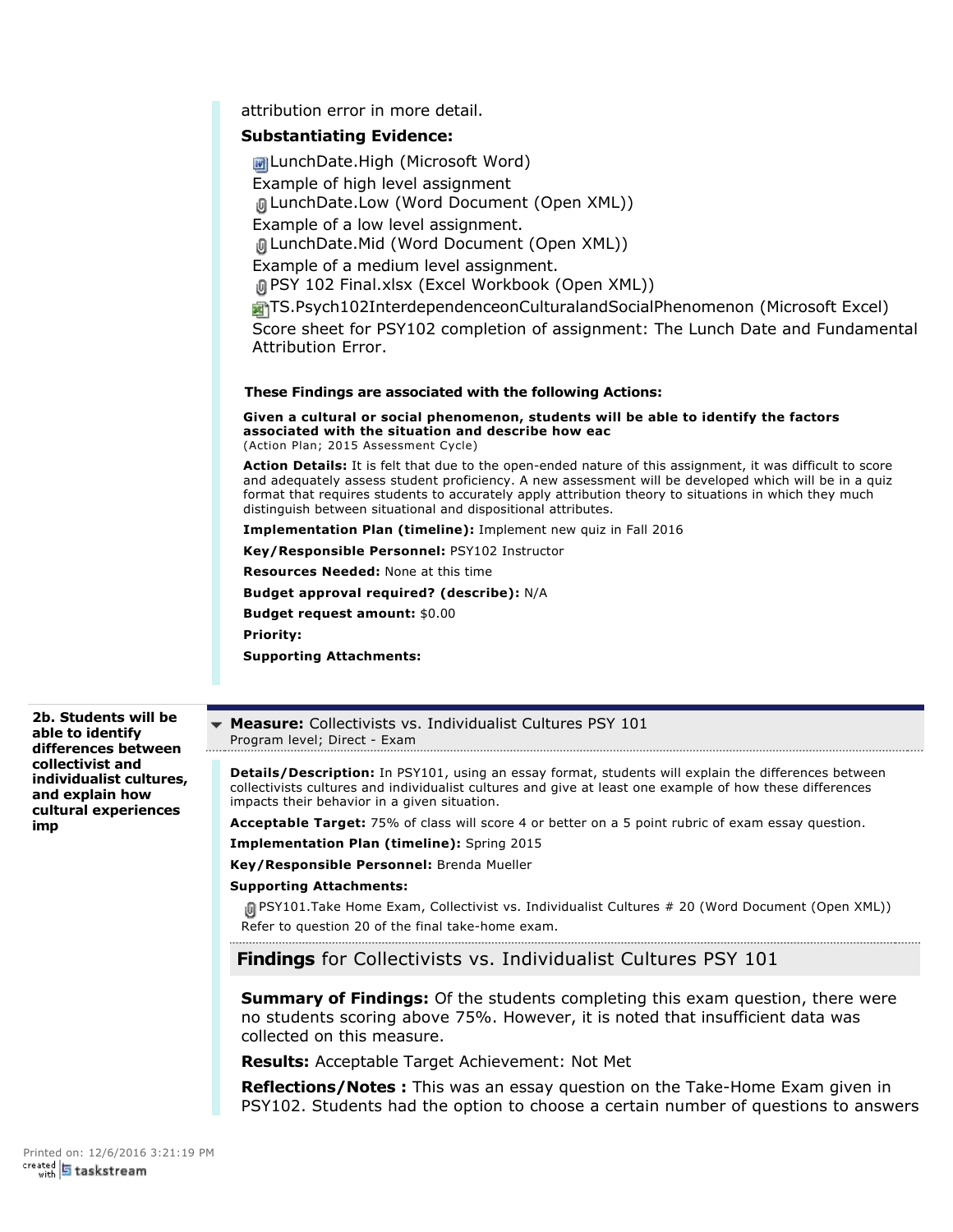and an option for taking an alternative exam. Because of this, only three students out of 23 actually completed question #20. Since this is such a small sample, it is impossible to draw any significant conclusions from the data.

**Recommendations:** This essay question either needs to be part of a required assessment or changes to a required essay assignment (rather than an exam).

# **Substantiating Evidence:**

PSY 101 Case Study Final.xlsx (Excel Workbook (Open XML)) PSY101.Example of Low Assignment 2 (Word Document (Open XML)) Example of Low Assignment 2 PSY101.Example of Low Assignment1 (Word Document (Open XML)) Example of Low Assignment1 PSY101.Example of Medium Assignment (File) Example of Medium Assignment **PSY101.Take Home Exam, Collectivist vs. Individualist Cultures # 20 (Microsoft**) Excel) Results for scores on  $#20$  of the Take-Home Essay Exams (Collectivists vs. Individualist)

**• 3. Articulate an understanding of how the individual relates to the world through personal investigation of social, cultural, economic, an**

**3a. Students will be able to identify different methods of research which can address individual and group differences within social, cultu**

**Measure:** Research Methods PSY 101 Program level; Direct - Exam

**Details/Description:** In PSY101, given an exam question on research methods, students will be able to accurately identify at least three different types of research.

**Acceptable Target:** 75% of students will get 80% or better on related quiz questions.

**Implementation Plan (timeline):** Spring 2015

**Key/Responsible Personnel:** Brenda Mueller

## **Supporting Attachments:**

<sup>1</sup> PSY 101. Types of Research Quiz (Word Document (Open XML))

This 5 point quiz addresses four different types of research related to psychology.

**Findings** for Research Methods PSY 101

**Summary of Findings:** Of the students completing the quiz, the majority fell within the proficient range. 14 out of 28 (50%) met the goal of scoring 80% or above. 7 students scored below 80%. 7 students did not complete the quiz.

**Results:** Acceptable Target Achievement: Not Met

**Reflections/Notes :** Since we were looking at this quiz for assessment purposes, measures should have been taken to ensure a higher completion rate among class members.

**Recommendations:** Since the quiz was taken on D2L, some students may have not completed. May consider as a paper/pencil quiz in future semesters to ensure higher completion rates.

# **Substantiating Evidence:**

PSY 101 Case Study Final.xlsx (Excel Workbook (Open XML)) **PSY101001.Results for Research Methods (Microsoft Excel)** This score sheet reflects the results for PSY101:001 Spring 2015 on the Types of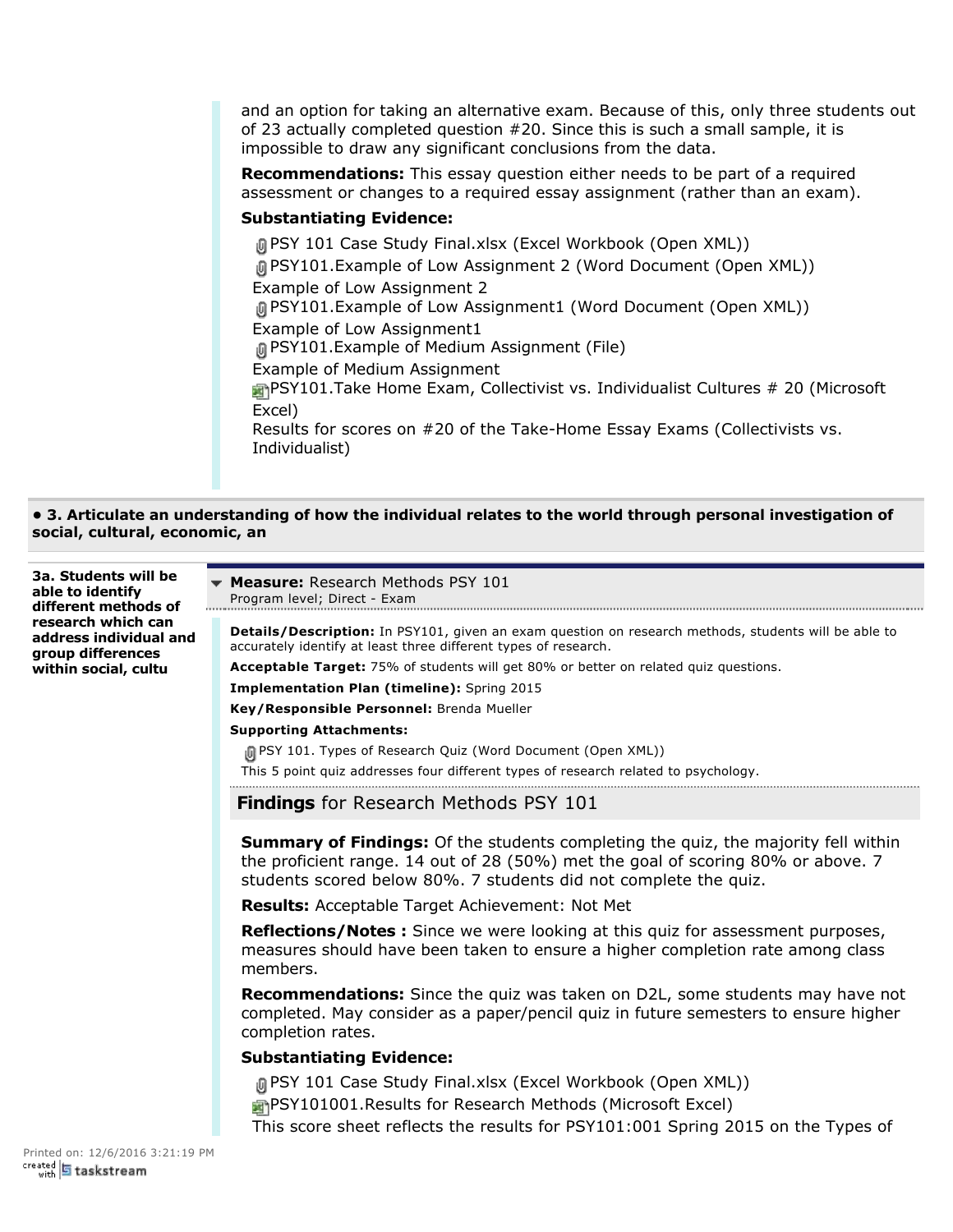Research Quiz. TypesofResearchQuiz.D2L Results (Word Document (Open XML)) The class results from the Types of Research Quiz from D2L

#### **These Findings are associated with the following Actions:**

**Criterion3A.ActionPlan2016**

(Action Plan; 2015 Assessment Cycle)

**Action Details:** Since we were looking at this quiz for assessment purposes, measures should have been taken to ensure a higher completion rate among class members. In the future, will give as either a paper and pencil assessment or emphasize to students that this is a required assessment as part of their grade.

**Implementation Plan (timeline):** Fall 2016

**Key/Responsible Personnel:** PSY 101 Instructor

**Resources Needed:** No additional resources at this time.

**Budget approval required? (describe):** N/A

**Budget request amount:** \$0.00

**Priority:**

**Supporting Attachments:**

**3b. Given related case studies or examples, students will be able to identify and discuss multiple factors such as environment, culture, ec**

**Measure:** Case Study PSY 101 Program level; Direct - Student Artifact

**Details/Description:** In PSY101, when assigned a case study to review, students will be able to compare and contrast individual functioning to social norms and identify at least two social or cultural factors that impact this individual's responses.

**Acceptable Target:** 75% of Students will achieve at least 80% on the corresponding rubric.

**Implementation Plan (timeline):** Spring 2015

**Key/Responsible Personnel:** Brenda Mueller

#### **Supporting Attachments:**

PSY101. Case Studies and Social Norms (Word Document (Open XML))

This assignment requires the student to apply their knowledge about social norms and culture and their impact on behavior as related to a specific case study.

**Findings** for Case Study PSY 101

**Summary of Findings:** 18 out of 28 students scored 80% or above on this assignment.

**Results:** Acceptable Target Achievement: Met

**Reflections/Notes :** The students seemed to enjoy discussing the case studies assigned in class, but some students had difficulty identifying key concepts.

**Recommendations:** Consider increasing the amount of time spent on reviewing vocabulary and key concepts.

## **Substantiating Evidence:**

PSY 101 Case Study Final.xlsx (Excel Workbook (Open XML)) TS.CaseStudiesandSocialNorms (Microsoft Excel) Score sheet and class scores for the case study assignment completed in PSY101, Spring 2015.

TS.CaseStudy ExampleHigh (Word Document (Open XML)) Example of a high assignment score on Case Study Assignment

TS.CaseStudy ExampleLow (Word Document (Open XML))

Example of a low assignment score on Case Study Assignment.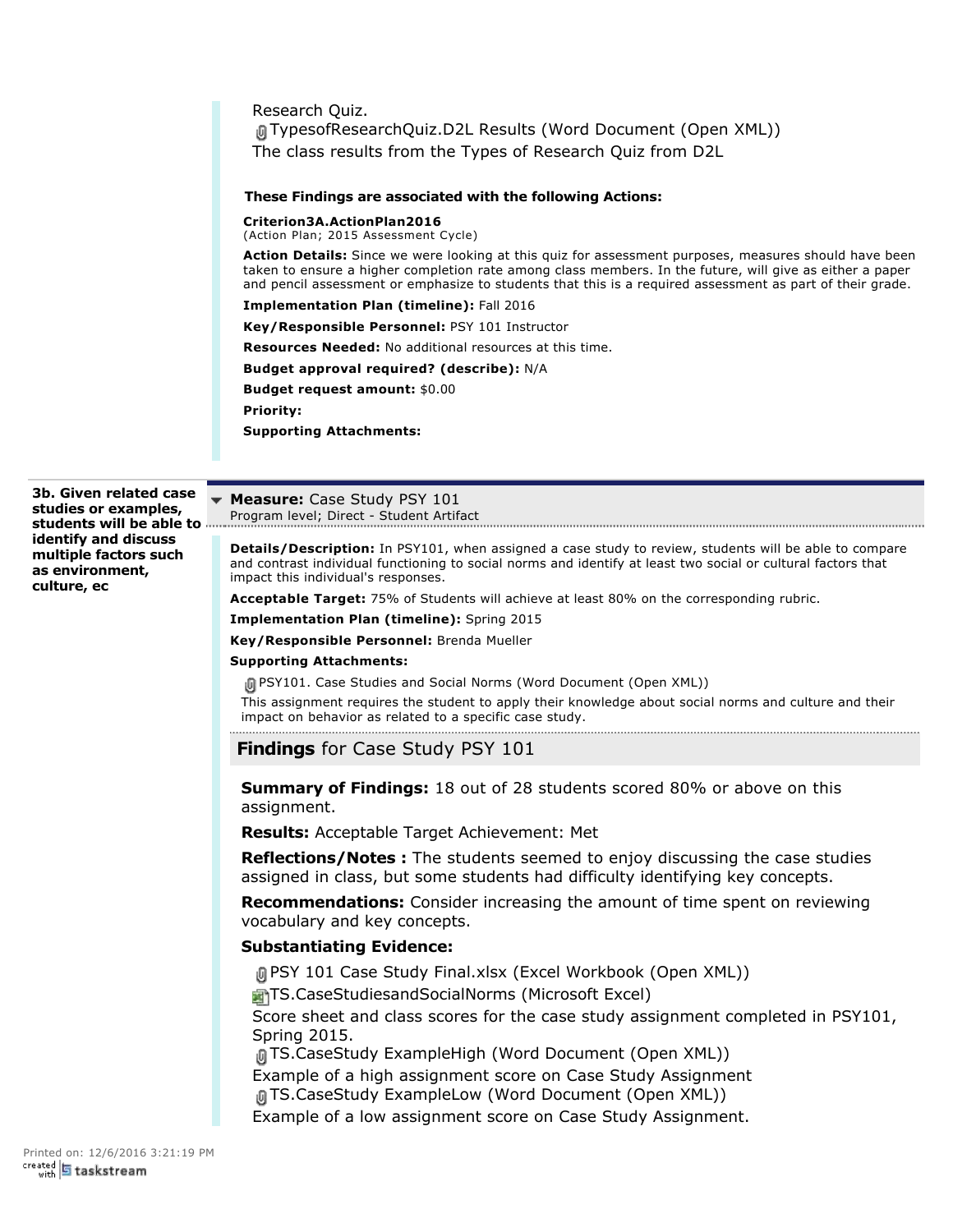TS.CaseStudyExample,MID (Word Document (Open XML)) Example of a middle assignment score on Case Study Assignment **These Findings are associated with the following Actions: Criterion3B.ActionPlan2016** (Action Plan; 2015 Assessment Cycle) **Action Details:** The students seemed to enjoy discussing the case studies assigned in class, but some students had difficulty identifying key concepts. The video examples may not have been detailed enough for students to abstract the information needed so this assignment will be revised and included as a final assignment or assessment. **Implementation Plan (timeline):** Spring 2016 **Key/Responsible Personnel:** PSY101 Instructor **Resources Needed:** No additional resources at this time. **Budget approval required? (describe):** N/A **Budget request amount:** \$0.00 **Priority: Supporting Attachments:**

# **4. Apply disciplinary knowledge from the social and/or behavioral sciences to contemporary ethical and/or social dilemmas.**

| 4a. When presented<br>with a current social<br>issue, students will be<br>able to identify ethical<br>issues which relate to<br>the given situation. | <b>Measure:</b> Media and Social Issues PSY 249<br>Program level; Direct - Student Artifact                                                                                                                                                                             |
|------------------------------------------------------------------------------------------------------------------------------------------------------|-------------------------------------------------------------------------------------------------------------------------------------------------------------------------------------------------------------------------------------------------------------------------|
|                                                                                                                                                      | <b>Details/Description:</b> In PSY249, when given an event covered by the media, students will identify at least<br>one ethical issue that applies to this situation or event and apply this knowledge in a written reflection.                                         |
|                                                                                                                                                      | <b>Acceptable Target: 75% of students will score 80% or better</b>                                                                                                                                                                                                      |
|                                                                                                                                                      | <b>Implementation Plan (timeline): Fall 2015</b>                                                                                                                                                                                                                        |
|                                                                                                                                                      | Key/Responsible Personnel: Brenda Mueller                                                                                                                                                                                                                               |
|                                                                                                                                                      | <b>Supporting Attachments:</b>                                                                                                                                                                                                                                          |
|                                                                                                                                                      | 4aMediaandSocialIssuesSCORESHEET (Microsoft Excel)                                                                                                                                                                                                                      |
|                                                                                                                                                      | This is the Scoring Sheet for the assignment, Adopting The Child of a Psychopath reflecting 4a - When<br>presented with a current social issue, students will be able to identify ethical issues which relate to the<br>given situation.                                |
|                                                                                                                                                      | M AdotingtheChildofaPsychopath.HIGHExample (Word Document (Open XML))                                                                                                                                                                                                   |
|                                                                                                                                                      | Artifact: High Example<br>(there was no low example)<br>[ Adotingthe Childofa Psychopath. MEDIUM Example (Word Document (Open XML))                                                                                                                                     |
|                                                                                                                                                      | Artifact: - Medium Example                                                                                                                                                                                                                                              |
|                                                                                                                                                      | (There was no low example/<br>(Open XML) In PSY249: Adopting the Child of a Psychopath (Word Document (Open XML))                                                                                                                                                       |
|                                                                                                                                                      | This assignment follows discussion of ethical and privacy issues in adoption cases in the media. The<br>student applies their knowledge about these situations to a hypothetical case. This assignment corresponds<br>to Chapter 9.                                     |
|                                                                                                                                                      | <b>Findings</b> for Media and Social Issues PSY 249                                                                                                                                                                                                                     |
|                                                                                                                                                      | <b>Summary of Findings:</b> There were 8 students in the class, and 5 completed the<br>assignment. Two out of five reached the criteria of 75% or better. Due to the<br>extremely low number of students completing, these findings are presented with<br>reservations. |
|                                                                                                                                                      | <b>Results:</b> Acceptable Target Achievement: Not Met                                                                                                                                                                                                                  |
|                                                                                                                                                      | <b>Reflections/Notes:</b> All of the students did not address all parts of the question. I                                                                                                                                                                              |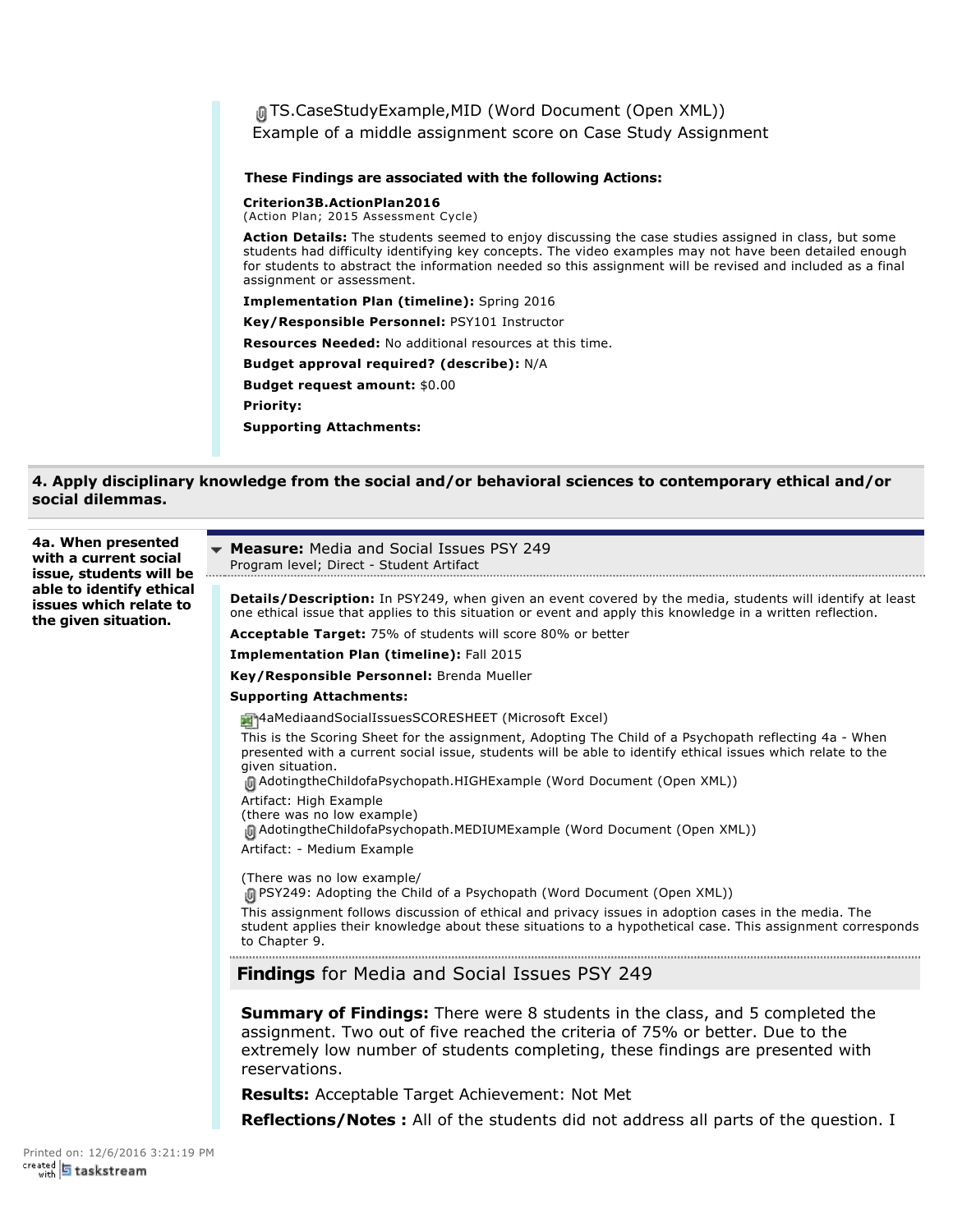believe students need more experience in tying references into their explanation.

**Recommendations:** Consider changing the working of this assignment. Have students list specific ideas in an outline format.

### **These Findings are associated with the following Actions:**

**Criterion4A.ActionPlan2016**

(Action Plan; 2015 Assessment Cycle)

**Action Details:** Retain this assignment but place more emphasis on it as a graded assessment or assignment. Also, will move back as a Spring assessment since course schedule has changed to a spring offering.

**Implementation Plan (timeline):** Spring2017

**Key/Responsible Personnel:** PSY249 Instructor

**Resources Needed:** No additional resources at this time

**Budget approval required? (describe):** N/A

**Budget request amount:** \$0.00

**Priority:**

**Supporting Attachments:**

**4b. Students will be able to apply their knowledge about human development to identify the stages of moral reasoning utilized in s given soc**

**Measure:** Moral Reasoning PSY 235 Program level; Direct - Exam

**Details/Description:** In PSY235, Given a quiz relating to the stages of moral development, the student will be able to correctly identify the stages.

**Acceptable Target:** 75% of students will get 80% accuracy on quiz questions,

**Implementation Plan (timeline):** Spring 2015

**Key/Responsible Personnel:** Brenda Mueller

#### **Supporting Attachments:**

PSY235: Moral Reasoning Quiz (Word Document (Open XML))

This multiple choice quiz assesses the students' knowledge of Kohlberg's Stages of Moral Reasoning. This is covered by Chapter 10 in the text book. 

**Findings** for Moral Reasoning PSY 235

**Summary of Findings:** The majority of students scored above 80% on this quiz.

**Results:** Acceptable Target Achievement: Met

**Reflections/Notes :** This assessment appears to indicate that students have developed proficiency at identifying the stages of moral development.

**Recommendations:** Consider increasing the amount of time spent on reviewing Kohlberg's Stages of Moral Development. Would like to see more students reach a higher percentage on quiz.

### **Substantiating Evidence:**

PSY 235 Final.xlsx (Excel Workbook (Open XML)) TS.MoralReasoningQuizIndivResults (Word Document (Open XML)) Individual student results on Moral Reasoning Quiz.

#### **These Findings are associated with the following Actions:**

#### **Criterion4B.ActionPlan2016**

(Action Plan; 2015 Assessment Cycle)

**Action Details:** This assessment appears to indicate that students have developed proficiency at identifying the stages of moral development. However, will consider increasing the amount of time spent on reviewing Kohlberg's Stages of Moral Development. Would like to see more students reach a higher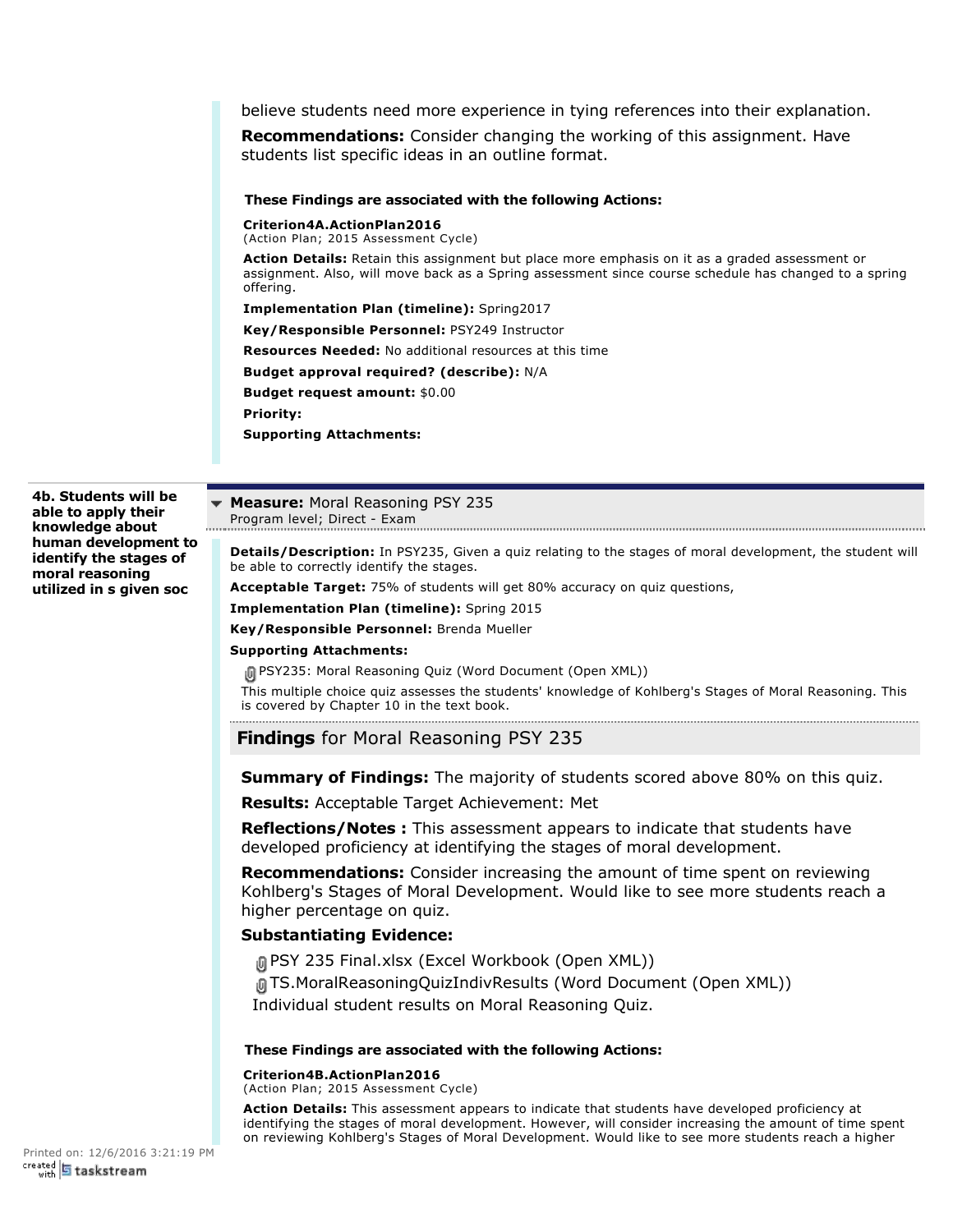percentage on quiz.

**Implementation Plan (timeline):** Fall 2016 **Key/Responsible Personnel:** PSY235 Instructor **Resources Needed:** No additional resources at this time. **Budget approval required? (describe):** N/A **Budget request amount:** \$0.00 **Priority: Supporting Attachments:**

# **CO Otero Junior College Institutional SLOs (Copy 1)**

### **Institutional SLO Set**

| Written<br><b>Communication and</b><br><b>Critical Thinking</b>                                    | <b>Measure:</b> Written Communication/Critical Thinking<br>Institution level; Direct - Student Artifact                                                                                              |
|----------------------------------------------------------------------------------------------------|------------------------------------------------------------------------------------------------------------------------------------------------------------------------------------------------------|
| Students will write<br>effectively to<br>communication concepts<br>using applicable<br>vocabulary. | <b>Details/Description:</b>                                                                                                                                                                          |
|                                                                                                    | Acceptable Target: 75% of students will score at least 3 points on a 5 point scale                                                                                                                   |
|                                                                                                    | Implementation Plan (timeline): Fall 2015 PSY 238                                                                                                                                                    |
|                                                                                                    | Key/Responsible Personnel: Tami Stephenson                                                                                                                                                           |
|                                                                                                    | <b>Supporting Attachments:</b>                                                                                                                                                                       |
|                                                                                                    | <b>Mriting Rubric scoring sheet.xls (Microsoft Excel)</b>                                                                                                                                            |
|                                                                                                    | (Open XML) Mritten Communication Rubric Otero Junior College Fall 2013.docx (Word Document (Open XML)                                                                                                |
|                                                                                                    | <b>Findings</b> for Written Communication/Critical Thinking                                                                                                                                          |
|                                                                                                    | <b>Summary of Findings:</b> This class met the requirements score of 3/5 points on the<br>assignment.                                                                                                |
|                                                                                                    | <b>Results:</b> Acceptable Target Achievement: Met                                                                                                                                                   |
|                                                                                                    | <b>Reflections/Notes:</b>                                                                                                                                                                            |
|                                                                                                    | <b>Recommendations:</b>                                                                                                                                                                              |
|                                                                                                    | <b>Substantiating Evidence:</b>                                                                                                                                                                      |
|                                                                                                    | [GISLOPSY238Artifact 1F15Stephenson.docx (Word Document (Open XML))<br>[GISLOPSY238Artifact2F15Stephenson.docx (Word Document (Open XML))<br>ISLOPSY238scoresheetF15Stephenson.xls (Microsoft Excel) |

### **Overall Reflection**

Of the six assessment measures, three of the goals established were met. While these finding were somewhat disappointing, it if felt that there may need to be some revisions to the format or method of assessing these measures. Unfortunately, some classes were negatively skewed by the number of students not completing assignments or taking quizzes. These results made me reflect on ways to increase completion of assignments.

### **Overall Recommendations**

In future semesters, it will be important to ensure assignment and quiz completion, especially those used to directly assess the standards. Possible ideas would include accepting late work (with some penalty) on these assignments and quizzes or having the students complete these assessment during class time rather than as homework on D2L. Although students seemed to have an adequate grasp on vocabulary and key concepts, it may be beneficial to allow more time (and possibly